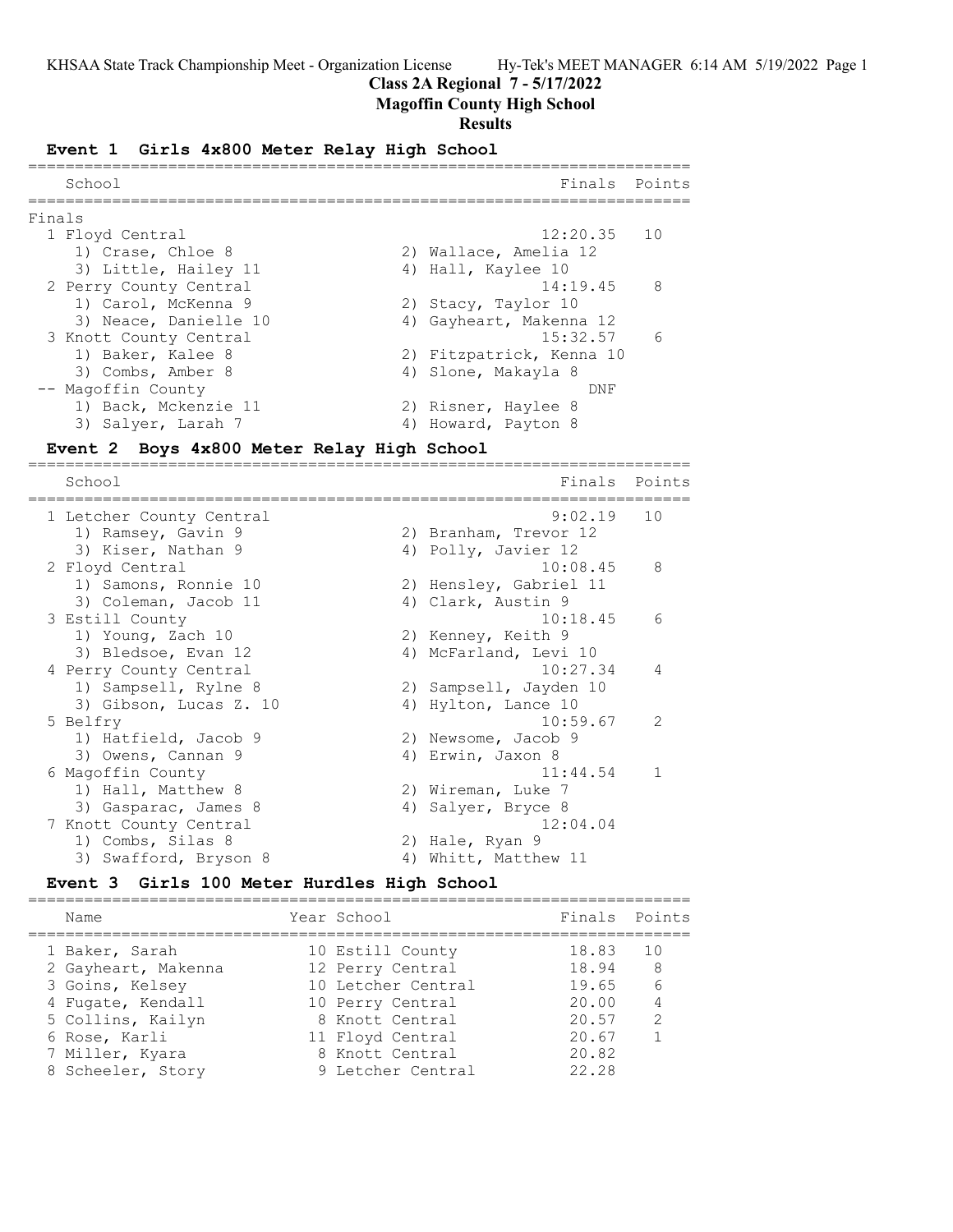## **Class 2A Regional 7 - 5/17/2022**

**Magoffin County High School**

#### **Results**

#### **Event 4 Boys 110 Meter Hurdles High School**

| Name               | Year School            | Finals H# Points |               |                 |
|--------------------|------------------------|------------------|---------------|-----------------|
| 1 Knopp, Caleb     | 12 Estill County       | 16.87            | 2 10          |                 |
| 2 Buck, Brody      | 11 Floyd Central       | $17.52 \t 2 8$   |               |                 |
| 3 Moore, Braden    | 10 Floyd Central       | 18.37            |               | $2\overline{6}$ |
| 4 Branham, Keaston | 9 Letcher Central      | 18.79            | $\mathcal{P}$ | $\overline{4}$  |
| 5 Maggard, Kameron | 12 Perry Central       | 19.33            | 2             | $\mathcal{P}$   |
| 6 Noble, Dakota    | 11 Perry Central       | 20.16            | $\mathcal{L}$ |                 |
| 7 Short, Jon       | 12 Estill County       | 21.00            |               |                 |
| 8 Bolling, Jackson | 10 Letcher Central     | 21.57            | $\mathcal{L}$ |                 |
| 9 Jarvis, Braden   | 11 Pike County Central | 22.88            | $\mathcal{P}$ |                 |
|                    |                        |                  |               |                 |

#### **Event 5 Girls 100 Meter Dash High School**

========================================================================== Name The School Chamber of Team Manners Harry Mean School Chamber of The Points ========================================================================== 1 Baker, Hannah 12 Estill County 13.04 3 10 2 Sandlin, Brooklynn 8 Perry Central 13.62 3 8 3 Holbrook, Zoe 12 Perry Central 13.84 3 6 4 Elam, Kaitlyn 9 Powell County 13.96 3 4 5 Combs, Katie 8 Letcher Central 14.03 3 2 6 Anderson, Lily 10 Letcher Central 14.30 3 1 7 Akers, Slone 9 Floyd Central 14.42 3 8 Muncie, Maci 11 Estill County 14.44 2 9 Harvel, Kennedy 11 Floyd Central 14.45 3 10 Mouton, Anna 9 Pike County Central 14.85 2 11 Salyer, Larah 7 Magoffin County 16.09 2 12 Cobb, Hannah 11 Belfry 16.53 2 13 Collins, Haylee 11 Pike County Central 16.86 2 14 Sluss, Avery 8 Knott Central 17.16 2

#### **Event 6 Boys 100 Meter Dash High School**

 Name Year School Finals H# Points ========================================================================== 1 Hall, Doug 12 Lawrence County 11.58 3 10 2 Lutes, Noah 12 Estill County 11.65 3 8 3 Sanders, Jaden 12 Perry Central 11.72 3 6 4 Combs, Peyton 9 Letcher Central 11.74 3 4 5 Caudill, Jake  $10$  Letcher Central  $11.80$  3 2 6 Ireson, Gideon 12 Belfry 11.82 3 1 7 Hall, Robbie 11 Powell County 12.13 3 8 Arvin, Caden 10 Estill County 12.14 3 9 McDonald, Marvin 9 Floyd Central 12.32 2 10 Dalrymple, Garrett 11 Powell County 12.38 2 11 Hopkins, Connor 11 Floyd Central 12.57 2 12 Lafferty, Ben 11 Magoffin County 12.62 2 13 Gayheart, Elijah 10 Perry Central 13.11 2 14 Collett, Aiden 18 Magoffin County 13.60 1 15 Bentley, Brady 13.69 2 8 Knott Central 13.69 2 16 Hale, Ryan 16 9 Knott Central 15.19 1 17 Staton, Zackery **9 Pike County Central 15.58** 1 18 Workman, Logan 10 Pike County Central 21.11 1

==========================================================================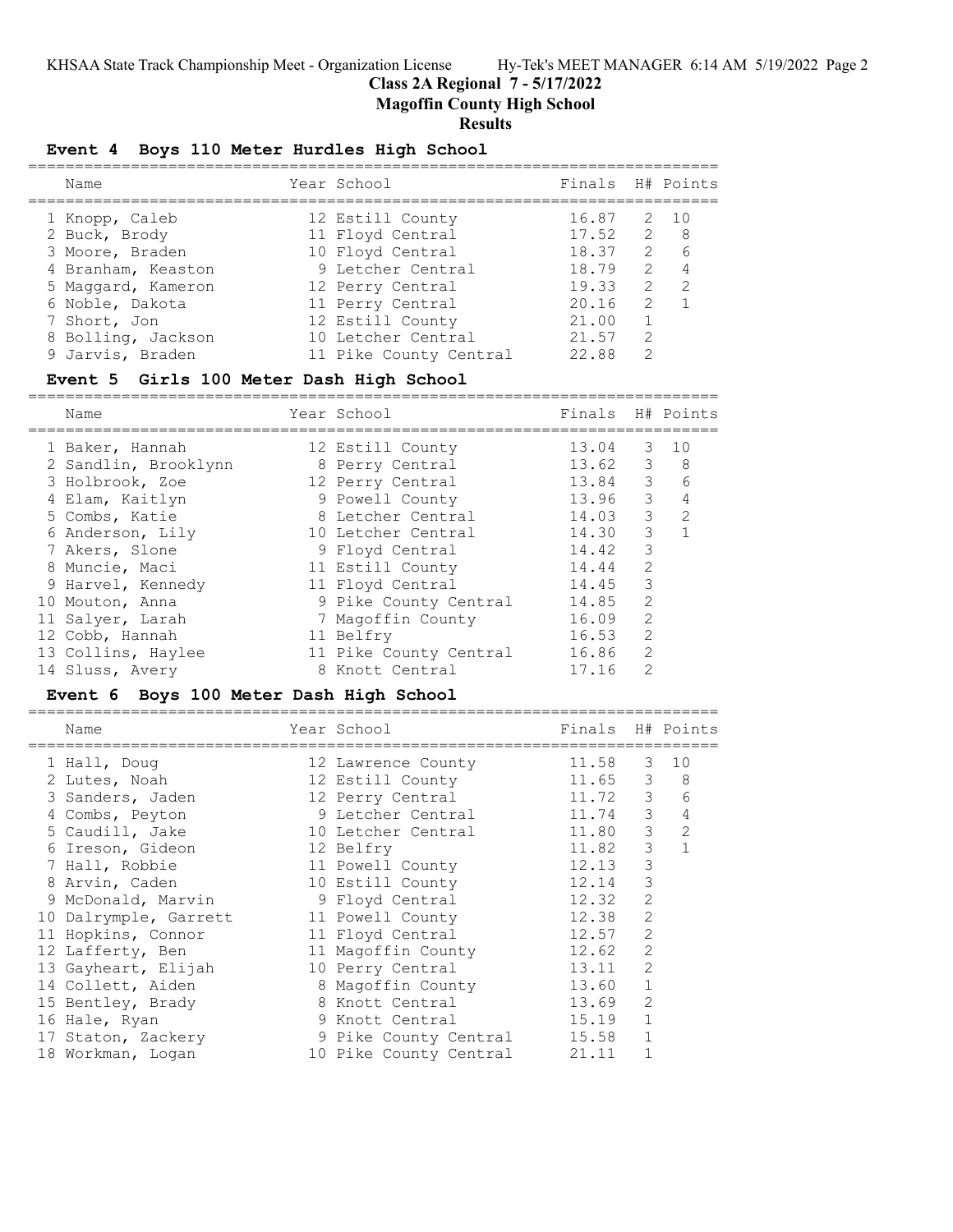# **Class 2A Regional 7 - 5/17/2022**

# **Magoffin County High School**

## **Results**

# **Event 7 Girls 4x200 Meter Relay High School**

| School<br>==================================         | Finals                                      | Points         |
|------------------------------------------------------|---------------------------------------------|----------------|
| 1 Perry County Central                               | 1:59.73                                     | 10             |
| 1) Holbrook, Zoe 12                                  | 2) Delph, Kylee 9                           |                |
| 3) Harris, Laiken 9                                  | 4) Sandlin, Brooklynn 8                     |                |
| 2 Floyd Central                                      | 2:03.09                                     | 8              |
| 1) Wallace, Amelia 12                                | 2) Shannon, Kamryn 12                       |                |
| 3) Johnson, Jada 11                                  | 4) Akers, Slone 9                           |                |
| 3 Powell County                                      | 2:03.94                                     | 6              |
| 1) Neal, Katie 11                                    | 2) Bailey, Ashley 11                        |                |
| 3) Elam, Kaitlyn 9                                   | 4) Weyl, Ella 11                            |                |
| 4 Pike County Central                                | 2:06.85                                     | 4              |
| 1) Abshire, Katelyn 11                               | 2) Ward, Jaden 10                           |                |
| 3) Slone, Kenzi 9                                    | 4) Mouton, Anna 9                           |                |
| 5 Magoffin County                                    | 2:10.69                                     | 2              |
| 1) Lafferty, Karah 10                                | 2) Risner, Haylee 8                         |                |
| 3) Salyer, Larah 7                                   | 4) Howard, Payton 8                         |                |
| 6 Estill County                                      | 2:13.84                                     | 1              |
| 1) Friend, Rylee 11                                  | 2) Flynn, Bethany 9                         |                |
| 3) Goosey, Madison 10                                | 4) Angel, Haley 10                          |                |
| 7 Knott County Central                               | 2:22.19                                     |                |
| 1) Fitzpatrick, Kenna 10                             | 2) Slone, Makayla 8                         |                |
| 3) Slone, McKaylee 8                                 | 4) Combs, Amber 8                           |                |
| Boys 4x200 Meter Relay High School<br><b>Event 8</b> |                                             |                |
| ========                                             | ===============                             |                |
|                                                      |                                             |                |
| School                                               | Finals                                      | Points         |
| 1 Estill County                                      | 1:34.68                                     | 10             |
|                                                      |                                             |                |
| 1) Arvin, Caden 10<br>3) Lutes, Noah 12              | 2) Knopp, Caleb 12<br>4) O'Hair, Jon $12$   |                |
|                                                      | 1:37.37                                     | 8              |
| 2 Letcher County Central                             |                                             |                |
| 1) Polly, Javier 12                                  | 2) Hall, Kasey 11                           |                |
| 3) Caudill, Jake 10                                  | 4) Combs, Peyton 9<br>1:38.67               | 6              |
| 3 Perry County Central                               |                                             |                |
| 1) Gayheart, Elijah 10                               | 2) Maggard, Kameron 12                      |                |
| 3) Sanders, Jaden 12                                 | 4) Scearse, Kyler 10<br>1:41.27             | 4              |
| 4 Floyd Central                                      | 2) Samons, Ronnie 10                        |                |
| 1) Adams, Blake 11                                   | 4) Petersen, BJ 10                          |                |
| 3) Johnson, Sheston 11                               |                                             |                |
| 5 Magoffin County                                    | 1:47.48                                     | $\overline{c}$ |
| 1) Lafferty, Ben 11                                  | 2) Spradlin, Teddy 11                       |                |
| 3) Buenrostrostro-Juare, Russell 1 4) Vail, John 12  | 1:49.98                                     | 1              |
| 6 Belfry                                             |                                             |                |
| 1) Caudill, Ace 8                                    | 2) Ireson, Gideon 12                        |                |
| 3) Hatfield, Braxton 11                              | 4) Varney, Cayden 8                         |                |
| 7 Pike County Central                                | 1:52.36                                     |                |
| 1) Jarvis, Braden 11                                 | 2) Bentley, Sean 9                          |                |
| 3) Charles, George Jackson 12                        | 4) Ramey, Connor 10                         |                |
| -- Knott County Central                              | DQ                                          | impeding       |
| 1) Shepherd, Preston 8<br>3) Hall, Peyton 11         | 2) Stamper, Dawson 11<br>4) Mosley, Gavin 8 |                |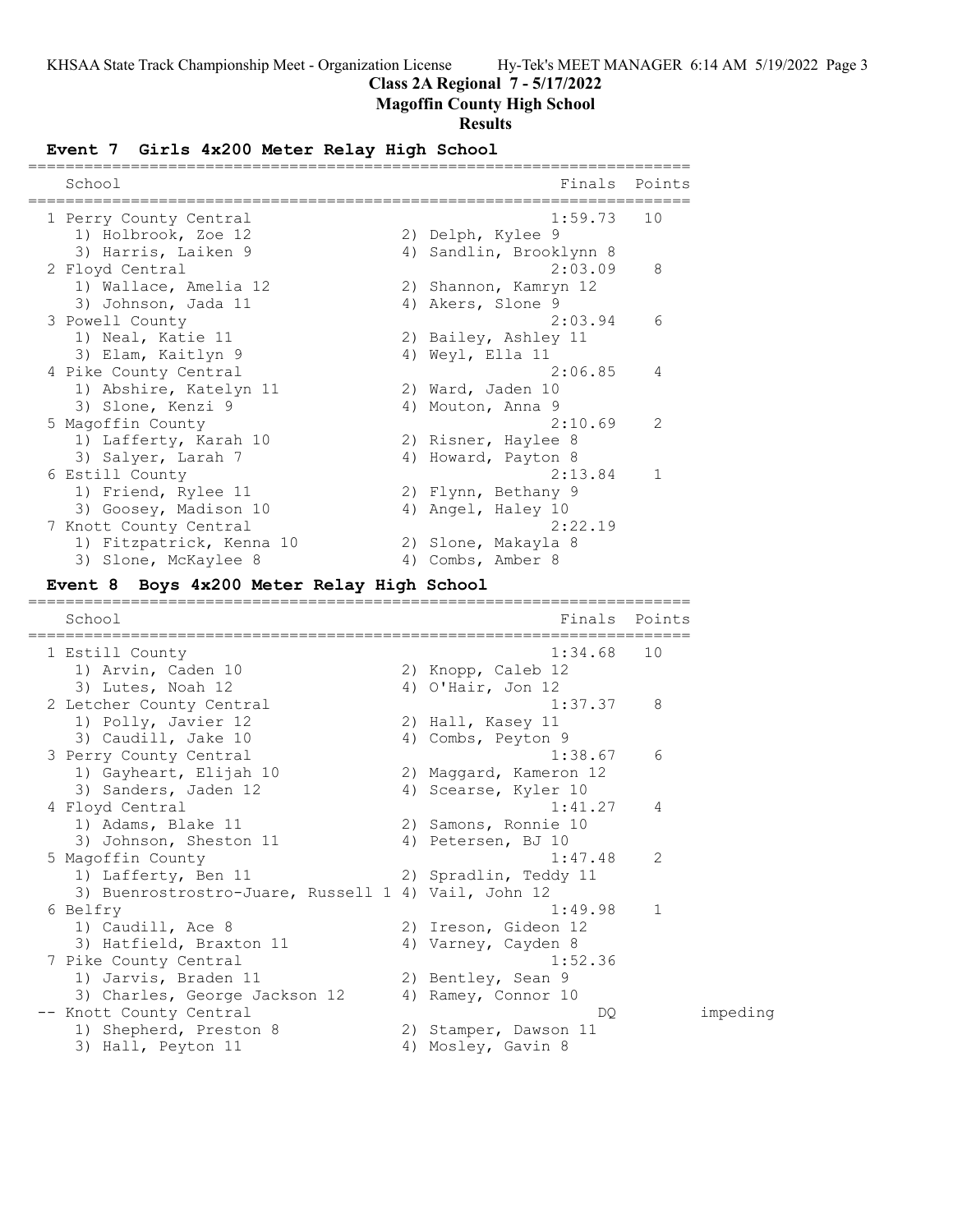**Class 2A Regional 7 - 5/17/2022**

**Magoffin County High School**

## **Results**

## **Event 9 Girls 1600 Meter Run High School**

| Name                | Year School       | Finals Points |       |
|---------------------|-------------------|---------------|-------|
| 1 Gayheart, Makenna | 12 Perry Central  | 6:10.46       | - 1 O |
| 2 Hall, Kaylee      | 10 Floyd Central  | 6:17.90       | -8    |
| 3 Crawford, Heather | 9 Letcher Central | 6:41.10       | 6     |
| 4 Stacy, Taylor     | 10 Perry Central  | 6:48.24       | 4     |
| 5 Little, Hailey    | 11 Floyd Central  | 7:21.52       | 2     |
| 6 Baker, Kalee      | 8 Knott Central   | 8:51.79       |       |

#### **Event 10 Boys 1600 Meter Run High School**

| Name               | Year School            | Finals Points |               |
|--------------------|------------------------|---------------|---------------|
| 1 Witt, Kyler      | 9 Perry Central        | 5:08.17       | 10            |
| 2 Kiser, Nathan    | 9 Letcher Central      | 5:08.37       | - 8           |
| 3 Ramey, Collin    | 12 Pike County Central | 5:22.61       | 6             |
| 4 Gibson, Lucas Z. | 10 Perry Central       | 5:27.09       | 4             |
| 5 Newsome, Jacob   | 9 Belfry               | 5:27.41       | $\mathcal{L}$ |
| 6 Hall, Matthew    | 8 Magoffin County      | 5:33.06       |               |
| 7 Clark, Austin    | 9 Floyd Central        | 5:49.51       |               |
| 8 Johnson, Jacob   | 10 Floyd Central       | 5:55.31       |               |
| 9 Hatfield, Jacob  | 9 Belfry               | 6:14.65       |               |
| 10 Bell, Noah      | 9 Letcher Central      | 6:15.87       |               |
| 11 Kenney, Keith   | 9 Estill County        | 6:20.07       |               |
| -- Roe, Logan      | 8 Knott Central        | DNF           |               |
| -- Hale, Andy      | 8 Knott Central        | DNF           |               |

#### **Event 11 Girls 4x100 Meter Relay High School**

======================================================================= School **Finals** Points ======================================================================= 1 Floyd Central 55.69 10 1) Holle, Natallie 12 (2) Rose, Karli 11 3) Harvel, Kennedy 11 (4) Hall, Kaylee 10 2 Perry County Central 55.76 8 1) Holbrook, Zoe 12 2) Delph, Kylee 9 3) Asher, Paige 10 4) Sandlin, Brooklynn 8 3 Estill County 56.05 6 1) Friend, Rylee 11 2) Angel, Haley 10 3) Baker, Sarah 10 4) Baker, Hannah 12 4 Powell County 58.99 4 1) Neal, Katie 11 2) Bailey, Ashley 11 3) Elam, Kaitlyn 9 19 4) Weyl, Ella 11 5 Magoffin County 1:00.49 2 1) Cantrell, Alison 11 2) Lafferty, Karah 10 3) Salyer, Larah 7 (4) Back, Miley 10 6 Pike County Central 1:02.65 1 1) Mouton, Anna 9 2) Ward, Jaden 10 3) Collins, Haylee 11 4) Abshire, Katelyn 11 7 Knott County Central 1:05.07 1) Collins, Kailyn 8 2) Miller, Kyara 8 3) Slone, Makayla 8 4) Gayheart, Kylie 10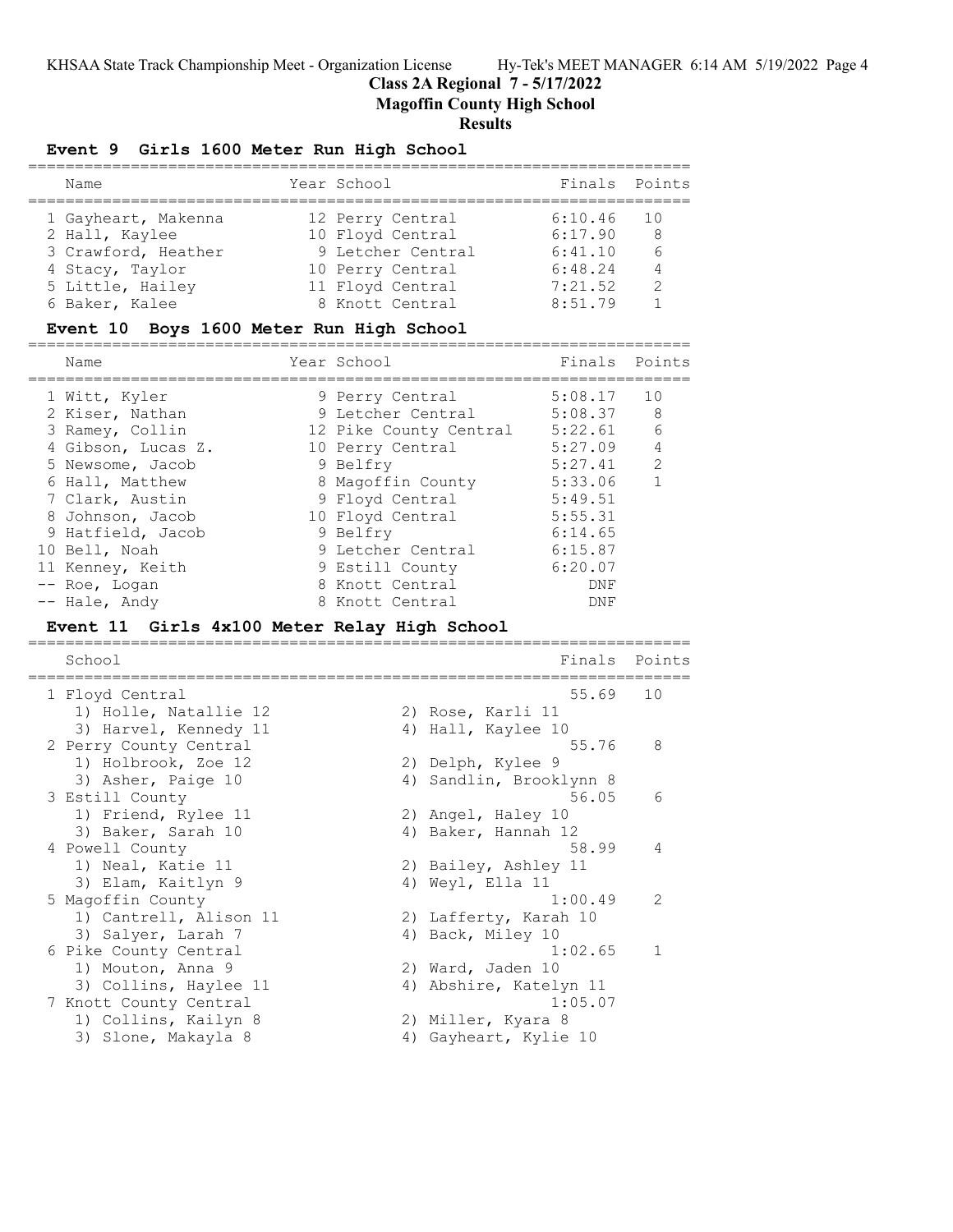## **Class 2A Regional 7 - 5/17/2022**

## **Magoffin County High School**

## **Results**

#### **Event 12 Boys 4x100 Meter Relay High School**

| School                        | Finals                             | Points        |
|-------------------------------|------------------------------------|---------------|
| 1 Estill County               | 45.61                              | 10            |
| 1) Short, Jon 12              | 2) Knopp, Caleb 12                 |               |
| $3)$ O'Hair, Jon 12           | 4) Lutes, Noah 12                  |               |
| 2 Letcher County Central      | 46.53                              | 8             |
| 1) Hall, Kasey 11             | 2) Caudill, Jake 10                |               |
| 3) Branham, Trevor 12         | 4) Combs, Peyton 9                 |               |
| 3 Floyd Central               | 47.19                              | 6             |
| 1) Adams, Blake 11            | 2) Buck, Brody 11                  |               |
| 3) Moore, Braden 10           | 4) Petersen, BJ 10                 |               |
| 4 Perry County Central        | 47.61                              | 4             |
| 1) Gayheart, Elijah 10        | 2) Fugate, Aiden 10                |               |
| 3) Scearse, Kyler 10          | 4) Sanders, Jaden 12               |               |
| 5 Magoffin County             | 49.65                              | $\mathcal{L}$ |
| 1) Lafferty, Ben 11           | 2) Hibbens, Alex 11                |               |
| 3) Spradlin, Teddy 11         | 4) Buenrostrostro-Juare, Russell 1 |               |
| 6 Knott County Central        | 50.80                              | $\mathbf{1}$  |
| 1) Mosley, Gavin 8            | 2) Stamper, Dawson 11              |               |
| 3) Shepherd, Preston 8        | 4) Hall, Peyton 11                 |               |
| 7 Pike County Central         | 56.22                              |               |
| 1) Jarvis, Braden 11          | 2) Staton, Zackery 9               |               |
| 3) Charles, George Jackson 12 | 4) Ramey, Connor 10                |               |

## **Event 13 Girls 400 Meter Dash High School**

| Name               | Year School            | Finals H# Points |               |                 |
|--------------------|------------------------|------------------|---------------|-----------------|
| 1 Baker, Hannah    | 12 Estill County       | 1:05.00          | 3             | $\overline{10}$ |
| 2 Muncie, Maci     | 11 Estill County       | 1:07.49          |               | $2 \quad 8$     |
| 3 Wallace, Amelia  | 12 Floyd Central       | 1:07.74          | 3             | $6\overline{6}$ |
| 4 Holle, Natallie  | 12 Floyd Central       | 1:07.96          | 3             |                 |
| 5 Delph, Kylee     | 9 Perry Central        | 1:14.71          | 3             | $\mathcal{L}$   |
| 6 Salmons, Kaitlyn | 9 Belfry               | 1:14.74          | 3             |                 |
| 7 Weyl, Ella       | 11 Powell County       | 1:19.13          | 3             |                 |
| 8 Slone, Kenzi     | 9 Pike County Central  | 1:19.93          | $\mathcal{L}$ |                 |
| 9 Collins, Haylee  | 11 Pike County Central | 1:24.56          | 3             |                 |
| 10 Sluss, Avery    | 8 Knott Central        | 1:27.92          | 3             |                 |
| 11 Slone, McKaylee | 8 Knott Central        | 1:40.79          | $\mathcal{P}$ |                 |

## **Event 14 Boys 400 Meter Dash High School**

========================================================================== Name Year School Finals H# Points ========================================================================== 1 Polly, Javier 12 Letcher Central 51.30 3 10 2 Southers, Logan 12 Lawrence County 54.85 3 8 3 Bolling, Jackson 10 Letcher Central 57.02 3 6 4 Bledsoe, Evan 12 Estill County 57.59 2 4 5 Witt, Kyler 9 Perry Central 1:00.77 3 2 6 Hopkins, Connor 11 Floyd Central 1:01.03 2 1 7 Moore, Keithen 10 Floyd Central 1:04.11 3 8 Owens, Cannan 1:07.22 3 9 Moore, Nicholas 9 Powell County 1:07.81 3 10 Buenrostrostro-Juare, Ru 10 Magoffin County 1:18.35 2 11 Gasparac, James 8 Magoffin County 1:23.04 2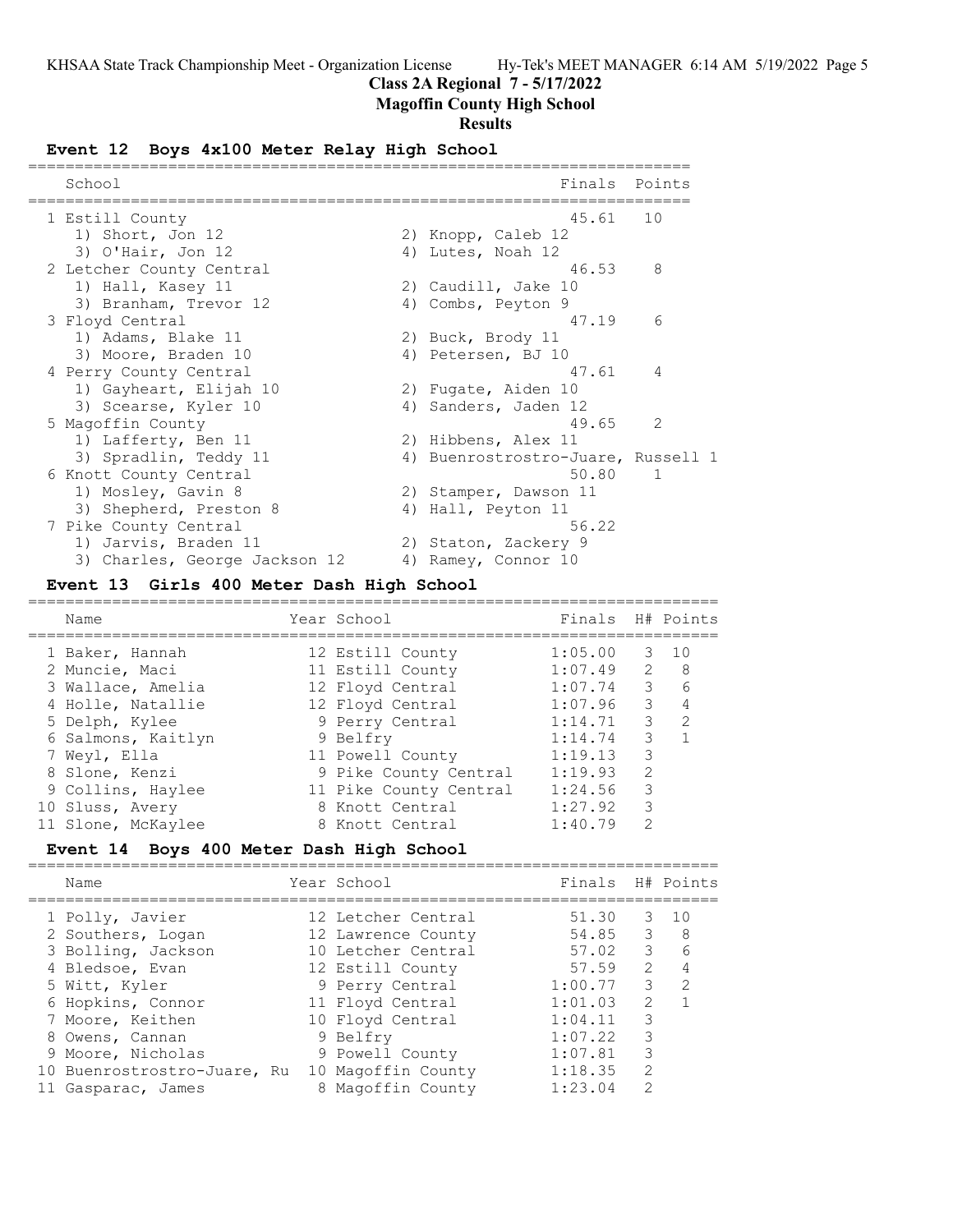## **Class 2A Regional 7 - 5/17/2022**

**Magoffin County High School**

==========================================================================

#### **Results**

## **....Event 14 Boys 400 Meter Dash High School**

| 12 Hall, Carson   | 7 Knott Central        | $1:24.46$ 2 |  |
|-------------------|------------------------|-------------|--|
| 13 Roe, Logan     | 8 Knott Central        | $1:28.46$ 2 |  |
| 14 Workman, Logan | 10 Pike County Central | $1:55.55$ 2 |  |
| -- O'Hair, Jon    | 12 Estill County       | DO 3        |  |

Foul languange

## **Event 15 Girls 300 Meter Hurdles High School**

| Name                | Year School        | Finals H# Points |                |                |
|---------------------|--------------------|------------------|----------------|----------------|
| 1 Rose, Karli       | 11 Floyd Central   | 54.42            |                | $2 \quad 10$   |
| 2 Baker, Sarah      | 10 Estill County   | 55.02            |                | 2 8            |
| 3 Gayheart, Makenna | 12 Perry Central   | 55.05            |                | 2 6            |
| 4 Goins, Kelsey     | 10 Letcher Central | 56.84            |                | 2 4            |
| 5 Fugate, Kendall   | 10 Perry Central   | 57.26            | $\overline{2}$ | $\overline{2}$ |
| 6 Akers, Slone      | 9 Floyd Central    | 58.74            | $\mathcal{L}$  |                |
| 7 Scheeler, Story   | 9 Letcher Central  | 1:00.21          | $\mathcal{L}$  |                |
| 8 Back, Miley       | 10 Magoffin County | 1:05.62          | 2              |                |

## **Event 16 Boys 300 Meter Hurdles High School**

| Name                  | Year School        | Finals H# Points |                |                     |
|-----------------------|--------------------|------------------|----------------|---------------------|
| 1 Knopp, Caleb        | 12 Estill County   | 44.36            |                | 2 10                |
| 2 Moore, Braden       | 10 Floyd Central   | 44.39            | $\overline{2}$ | - 8                 |
| 3 Buck, Brody         | 11 Floyd Central   | 44.55            |                | $\overline{2}$<br>6 |
| 4 Branham, Keaston    | 9 Letcher Central  | 45.15            | 2              | 4                   |
| 5 Noble, Dakota       | 11 Perry Central   | 46.49            | $\mathcal{L}$  | $\mathcal{P}$       |
| 6 Hylton, Lance       | 10 Perry Central   | 51.68            | $\mathcal{L}$  |                     |
| 7 Spangler, Nathaniel | 10 Letcher Central | 54.57            | $\mathcal{L}$  |                     |
| 8 Wireman, Luke       | 7 Magoffin County  | 1:00.06          | 1              |                     |
| 9 Hale, Andy          | 8 Knott Central    | 1:17.37          |                |                     |
| -- Witt, Caleb        | 11 Estill County   | DO               | $\mathcal{P}$  |                     |

#### **Event 17 Girls 800 Meter Run High School**

#### =======================================================================

| Name                | Year School        | Finals  | Points        |
|---------------------|--------------------|---------|---------------|
| 1 Bentley, Heidi    | 10 Letcher Central | 2:42.48 | 10            |
| 2 Hall, Kaylee      | 10 Floyd Central   | 2:43.08 | 8             |
| 3 Bailey, Ashley    | 11 Powell County   | 2:45.23 | 6             |
| 4 Stacy, Taylor     | 10 Perry Central   | 2:55.54 | 4             |
| 5 Crase, Chloe      | 8 Floyd Central    | 3:13.59 | $\mathcal{L}$ |
| 6 Risner, Haylee    | 8 Magoffin County  | 3:18.62 |               |
| 7 Crawford, Heather | 9 Letcher Central  | 3:22.02 |               |
| 8 Neace, Danielle   | 10 Perry Central   | 3:25.52 |               |
| 9 Baker, Kalee      | 8 Knott Central    | 3:57.82 |               |
|                     |                    |         |               |

## **Event 18 Boys 800 Meter Run High School**

| Name              | Year School            | Finals Points |          |
|-------------------|------------------------|---------------|----------|
| 1 Ramey, Connor   | 10 Pike County Central | 2:10.17       | 10       |
| 2 Ramsey, Gavin   | 9 Letcher Central      | 2:11.61       | 8        |
| 3 McFarland, Levi | 10 Estill County       | 2:15.82       | h        |
| 4 Bledsoe, Evan   | 12 Estill County       | 2:20.55       | $\Delta$ |

Hand on hurdle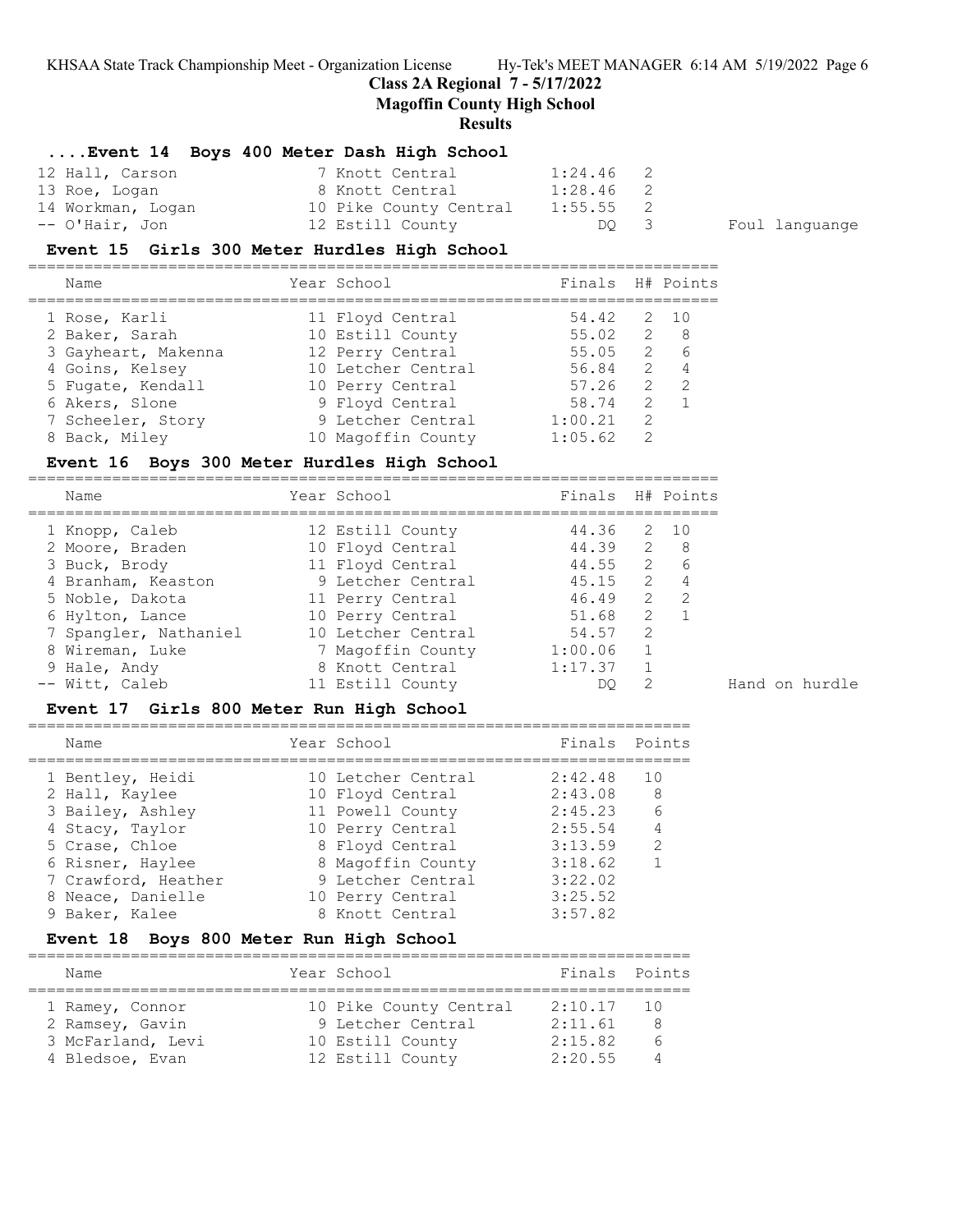**Class 2A Regional 7 - 5/17/2022**

**Magoffin County High School**

#### **Results**

## **....Event 18 Boys 800 Meter Run High School**

| 5 Kiser, Nathan     | 9 Letcher Central      | 2:23.26 | 2            |
|---------------------|------------------------|---------|--------------|
| 6 Newsome, Jacob    | 9 Belfry               | 2:24.29 | $\mathbf{1}$ |
| 7 Clark, Austin     | 9 Floyd Central        | 2:27.47 |              |
| 8 Gibson, Lucas Z.  | 10 Perry Central       | 2:29.73 |              |
| 9 Mosley, Gavin     | 8 Knott Central        | 2:31.91 |              |
| 10 Swafford, Bryson | 8 Knott Central        | 2:33.44 |              |
| 11 Ramey, Collin    | 12 Pike County Central | 2:34.90 |              |
| 12 Johnson, Jacob   | 10 Floyd Central       | 2:37.65 |              |
| 13 Sampsell, Jayden | 10 Perry Central       | 2:48.61 |              |
| 14 Owens, Cannan    | 9 Belfry               | 2:55.06 |              |
| 15 Gasparac, James  | 8 Magoffin County      | 3:22.48 |              |
|                     |                        |         |              |

#### **Event 19 Girls 200 Meter Dash High School**

========================================================================== Name Year School Finals H# Points ========================================================================== 1 Baker, Hannah 12 Estill County 28.02 3 10 2 Asher, Paige 10 Perry Central 28.91 3 8 3 Sandlin, Brooklynn 8 Perry Central 28.93 3 6 4 Muncie, Maci 11 Estill County 29.63 2 4 5 Combs, Katie 8 Letcher Central 29.88 3 2 6 Harvel, Kennedy 11 Floyd Central 30.32 3 1 7 Akers, Slone 9 Floyd Central 30.82 3 8 Anderson, Lily 10 Letcher Central 31.46 3 9 Mouton, Anna 9 Pike County Central 31.50 3 10 Neal, Katie 11 Powell County 31.82 2 11 Howard, Payton 8 Magoffin County 33.94 2 12 Back, Mckenzie 11 Magoffin County 34.20 2 13 Combs, Amber 8 Knott Central 34.79 2 14 Cobb, Hannah 11 Belfry 35.08 2 15 Brizendine Hume, Katlyn 10 Powell County 35.50 2 16 Collins, Haylee 11 Pike County Central 36.93 2

## **Event 20 Boys 200 Meter Dash High School**

| Name               | Year School            | Finals H# Points |                |                |
|--------------------|------------------------|------------------|----------------|----------------|
| 1 O'Hair, Jon      | 12 Estill County       | 23.50            | 3              | 10             |
| 2 Combs, Peyton    | 9 Letcher Central      | 23.60            | $3 -$          | 8              |
| 3 Lutes, Noah      | 12 Estill County       | 23.84            | $\mathcal{S}$  | 6              |
| 4 Ireson, Gideon   | 12 Belfry              | 24.22            | $\mathcal{S}$  | $\overline{4}$ |
| 5 Caudill, Jake    | 10 Letcher Central     | 24.56            | $\mathcal{S}$  | 2              |
| 6 Hall, Robbie     | 11 Powell County       | 24.69            | 3              | 1              |
| 7 Fugate, Aiden    | 10 Perry Central       | 24.77            | 3              |                |
| 8 Sanders, Jaden   | 12 Perry Central       | 25.63            | 2              |                |
| 9 Johnson, Sheston | 11 Floyd Central       | 27.19            | $\overline{2}$ |                |
| 10 Jarvis, Braden  | 11 Pike County Central | 27.71            | $\overline{2}$ |                |
| 11 Henry, Daniel   | 11 Powell County       | 27.73            | 3              |                |
| 12 Hall, Peyton    | 11 Knott Central       | 28.19            | 2              |                |
| 13 Moore, Keithen  | 10 Floyd Central       | 28.42            | $\overline{2}$ |                |
| 14 Bentley, Brady  | 8 Knott Central        | 29.48            | $\overline{2}$ |                |
| 15 Justice, Ethan  | 9 Pike County Central  | 31.73            | $\overline{2}$ |                |
| 16 Vail, John      | 12 Magoffin County     | 47.20            | 2              |                |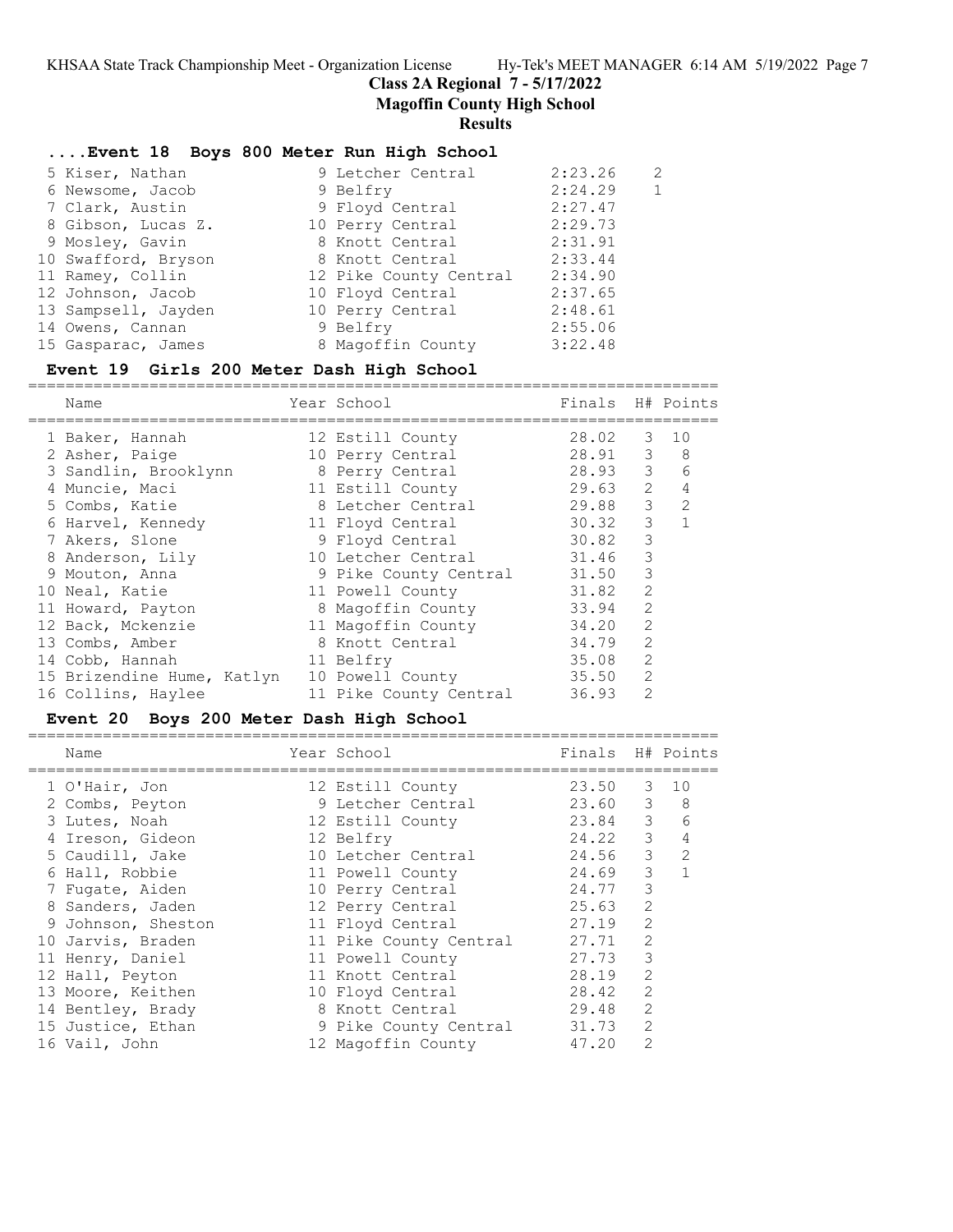**Class 2A Regional 7 - 5/17/2022**

**Magoffin County High School**

## **Results**

#### **Event 21 Girls 3200 Meter Run High School**

|  | Name                 |  | Year School       | Finals Points |     |  |
|--|----------------------|--|-------------------|---------------|-----|--|
|  |                      |  |                   |               |     |  |
|  | 1 Crawford, Heather  |  | 9 Letcher Central | 14:55.67      | 1 O |  |
|  | 2 Stacy, Taylor      |  | 10 Perry Central  | 15:10.74      | -8  |  |
|  | 3 Little, Hailey     |  | 11 Floyd Central  | 16:02.06      | 6   |  |
|  | 4 Rodriquez, Delilah |  | 8 Floyd Central   | 17:16.51      | 4   |  |
|  | 5 Neace, Danielle    |  | 10 Perry Central  | 19:37.63      |     |  |

#### **Event 22 Boys 3200 Meter Run High School**

======================================================================= Name Year School Finals Points ======================================================================= 1 Samons, Ronnie 10 Floyd Central 11:33.85 10 2 Kiser, Nathan 9 Letcher Central 11:53.73 8

| 2 Kiser, Nathan    | 9 Letcher Central  | 11:53.73 | - 8 |
|--------------------|--------------------|----------|-----|
| 3 Hall, Matthew    | 8 Magoffin County  | 12:43.82 | -6  |
| 4 Hylton, Lance    | 10 Perry Central   | 12:46.99 | 4   |
| 5 Gibson, Lucas Z. | 10 Perry Central   | 13:09.42 | -2  |
| 6 Smith, Jacob     | 10 Letcher Central | 13:36.68 | 1   |
| 7 Bartrum, Emery   | 9 Floyd Central    | 15:37.34 |     |

#### **Event 23 Girls 4x400 Meter Relay High School** =======================================================================

| School                 | Finals                | Points         |
|------------------------|-----------------------|----------------|
| 1 Perry County Central | $4:41.68$ 10          |                |
| 1) Holbrook, Zoe 12    | 2) Delph, Kylee 9     |                |
| 3) Asher, Paige 10     | 4) Fugate, Kendall 10 |                |
| 2 Floyd Central        | 4:43.01               | 8              |
| 1) Holle, Natallie 12  | 2) Wallace, Amelia 12 |                |
| 3) Shannon, Kamryn 12  | 4) Harvel, Kennedy 11 |                |
| 3 Estill County        | 5:29.54               | 6              |
| 1) Friend, Rylee 11    | 2) Flynn, Bethany 9   |                |
| 3) Goosey, Madison 10  | 4) Muncie, Maci 11    |                |
| 4 Magoffin County      | 5:32.87               | $\overline{4}$ |
| 1) Back, Mckenzie 11   | 2) Back, Miley 10     |                |
| 3) Howard, Payton 8    | 4) Risner, Haylee 8   |                |
| 5 Knott County Central | 6:01.10               | $\overline{2}$ |
| 1) Baker, Kalee 8      | 2) Collins, Kailyn 8  |                |
| 3) Gibson, Kaylee 10   | 4) Miller, Kyara 8    |                |

## **Event 24 Boys 4x400 Meter Relay High School**

======================================================================= Finals Points ======================================================================= 1 Letcher County Central 3:40.35 10 1) Ramsey, Gavin 9 2) Branham, Trevor 12 3) Bolling, Jackson 10 (4) Polly, Javier 12 2 Perry County Central 3:57.56 8 1) Witt, Kyler 9 2) Maggard, Kameron 12 3) Stollings, Steven 12 (4) Noble, Dakota 11 3 Floyd Central 3:59.28 6<br>1) Adams, Blake 11 2) Clark, Austin 9<br>3) Morbins 2 1) Adams, Blake 11 2) Clark, Austin 9 3) Hopkins, Connor 11 (4) Martin, Jace 9 4 Estill County 4:01.28 4 1) Witt, Caleb 11 2) Beckler, Levi 9